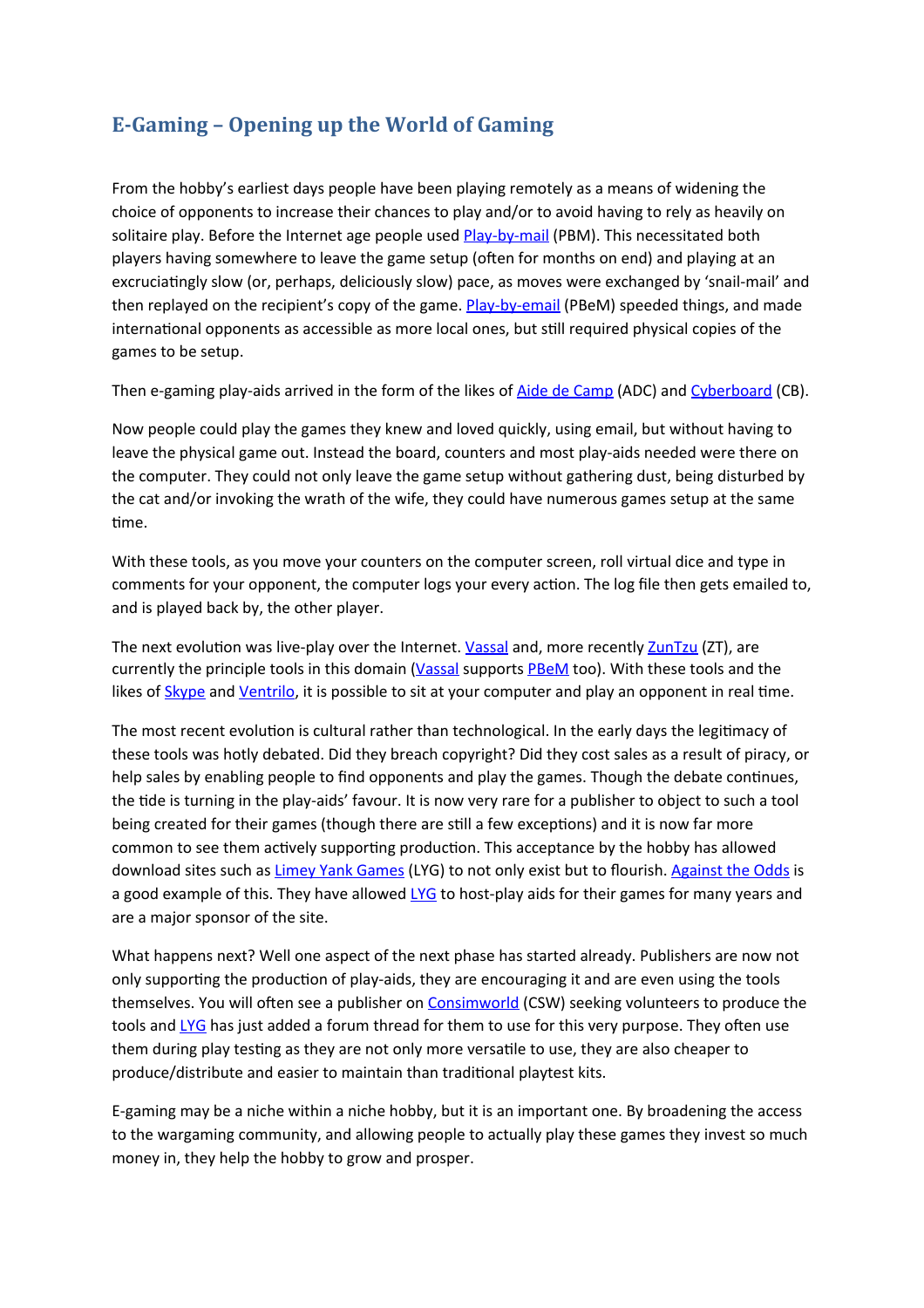If you've not tried e-gaming yet and would like to give it a go, the best way to start is to find an opponent that is willing to show you the ropes. Sites like [CSW](http://talk.consimworld.com/) and LYG may help you find potential opponents. If you want to try **PBeM** then Cyberboard or Vassal are my recommendations. If you want live play, then go for *Vassal* or **ZunTzu**. The choice of platform is normally one of personal preference (and support for the game(s) you're interested in) and you'll probably become an adherent of whichever one you get used to first.

There are a mass of games supported ([LYG](http://www.limeyyankgames.co.uk) alone has over 1100 files you can download) so *what are* you waiting for? Jump in! The sites below are examples of what is on the web to help you get started:

### **Play Aids**

- Aide de Camp II
- **Battlegrounds**
- **[Cyberboard](http://cyberboard.brainiac.com/)**
- **[ZunTzu](http://www.zuntzu.com/)**
- **[Vassal](http://www.vassalengine.org/)**

### **Publisher's Actively Supporting E-Gaming**

- Against the Odds
- Australian Design Group
- **Battles**
- **Clash of Arms**
- Columbia Games
- **GMT Games**
- **Jeux Grenier Games**
- **Legion Wargames**
- **LPD** Games
- Operational Studies Group
- Red Sash Games
- **Victory Point Games**

#### **Download Sites**

- **Cyber Gamers**
- **GTL Editor**